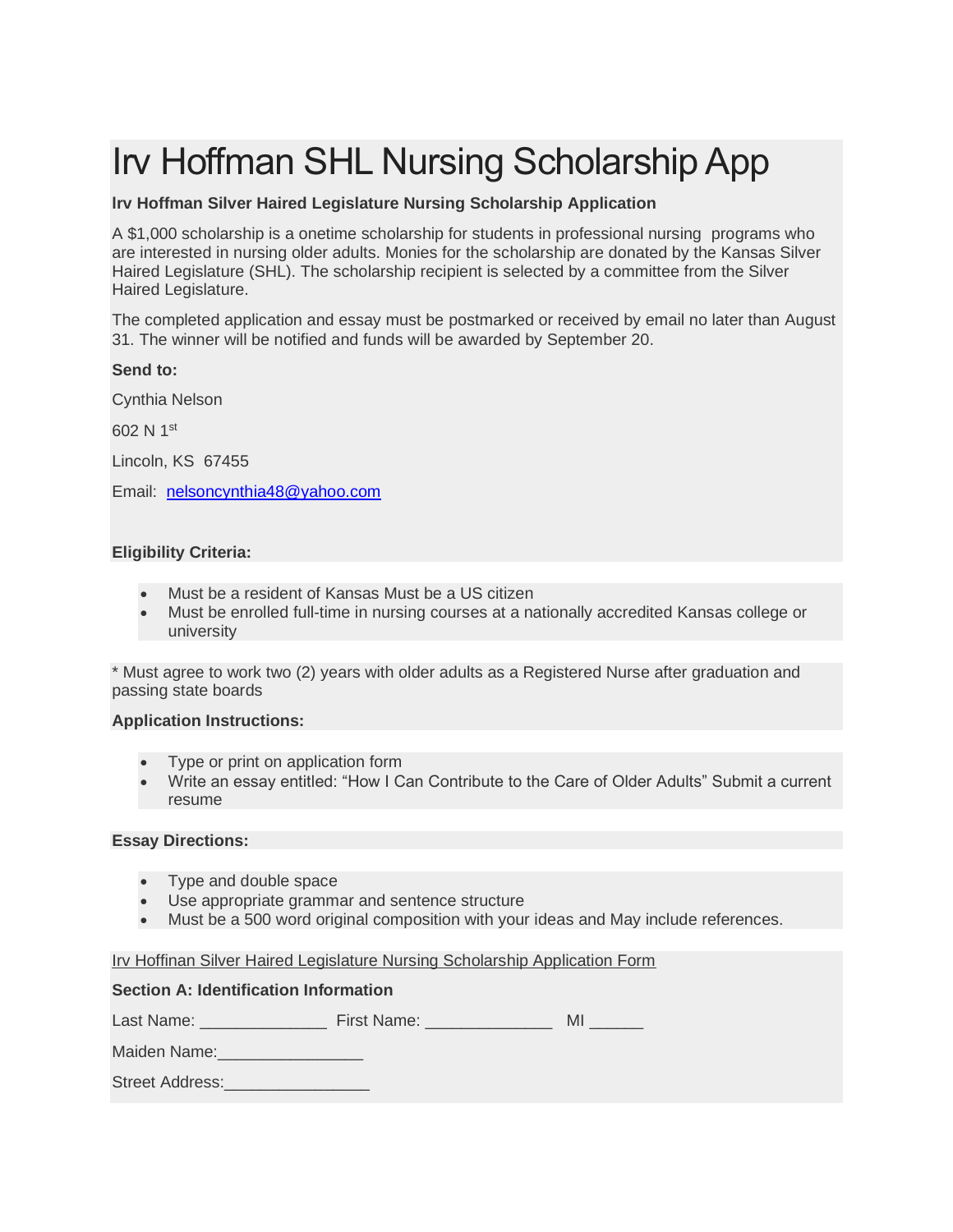| State: <u>2008 - 2009 - 2009 - 2009 - 2009 - 2009 - 2009 - 2009 - 2009 - 2009 - 2009 - 2009 - 2009 - 2009 - 2009 - 2009 - 2009 - 2009 - 2009 - 2009 - 2009 - 2009 - 2009 - 2009 - 2009 - 2009 - 2009 - 2009 - 2009 - 2009 - 2009</u> |                                                                                                                                                                                                            |
|--------------------------------------------------------------------------------------------------------------------------------------------------------------------------------------------------------------------------------------|------------------------------------------------------------------------------------------------------------------------------------------------------------------------------------------------------------|
|                                                                                                                                                                                                                                      |                                                                                                                                                                                                            |
|                                                                                                                                                                                                                                      | Home Phone Number: __________________________ Alternate/Cell_Number:_____________                                                                                                                          |
|                                                                                                                                                                                                                                      |                                                                                                                                                                                                            |
|                                                                                                                                                                                                                                      | Are you a US citizen? __ Are you enrolled full time in a Kansas Nursing Program?                                                                                                                           |
|                                                                                                                                                                                                                                      |                                                                                                                                                                                                            |
|                                                                                                                                                                                                                                      |                                                                                                                                                                                                            |
| Section B: Certification and Release of Information                                                                                                                                                                                  |                                                                                                                                                                                                            |
|                                                                                                                                                                                                                                      | Applicant: Sign and date the certification and the authorization for release of information. I affirm that<br>the information reported is complete, accurate, and true to the best of my knowledge.        |
| Scholarship.                                                                                                                                                                                                                         | I have authorized Nurse Administrator, Director, Chair or Dean of the Nursing Program to release<br>the information requested for the purpose of determining eligibility for the Silver Haired Legislature |
|                                                                                                                                                                                                                                      | I understand that the application and essay must be postmarked or received by email no later than<br>July 31. Applications postmarked or received by email after July 31, will not be accepted.            |
|                                                                                                                                                                                                                                      |                                                                                                                                                                                                            |
| <b>Student Status Verification Release of Information Form</b>                                                                                                                                                                       |                                                                                                                                                                                                            |
| program.                                                                                                                                                                                                                             | Applicant, please sign and give to the Nurse Administrator, Director, Chair or Dean of your nursing                                                                                                        |
|                                                                                                                                                                                                                                      |                                                                                                                                                                                                            |
| Scholarship.                                                                                                                                                                                                                         | I authorize school officials to release the information requested to Eileen Hawkins, Silver Haired<br>Legislature, for the purpose of determining eligibility for a Silver Haired Legislature Nursing      |
|                                                                                                                                                                                                                                      |                                                                                                                                                                                                            |
| <b>Student Status Verification</b>                                                                                                                                                                                                   |                                                                                                                                                                                                            |
| Completed by the Nursing Program                                                                                                                                                                                                     |                                                                                                                                                                                                            |
| mail or email to:                                                                                                                                                                                                                    | Nurse Administrator, Director Chair or Dean of the nursing program: Please complete this page and                                                                                                          |
| Ada Bogart 1110 W. McArtor Rd Dodge City, KS 67801.<br>Email: vbogartjohn14@att.net<br>Student Name ______________________________                                                                                                   | All scholarship related information must be postmarked or received by email no later than July 31.                                                                                                         |
|                                                                                                                                                                                                                                      |                                                                                                                                                                                                            |
|                                                                                                                                                                                                                                      |                                                                                                                                                                                                            |
| Student's beginning date in nursing program: ___________________________________                                                                                                                                                     |                                                                                                                                                                                                            |
| Student's expected completion date for nursing program: ________________________                                                                                                                                                     |                                                                                                                                                                                                            |
|                                                                                                                                                                                                                                      |                                                                                                                                                                                                            |